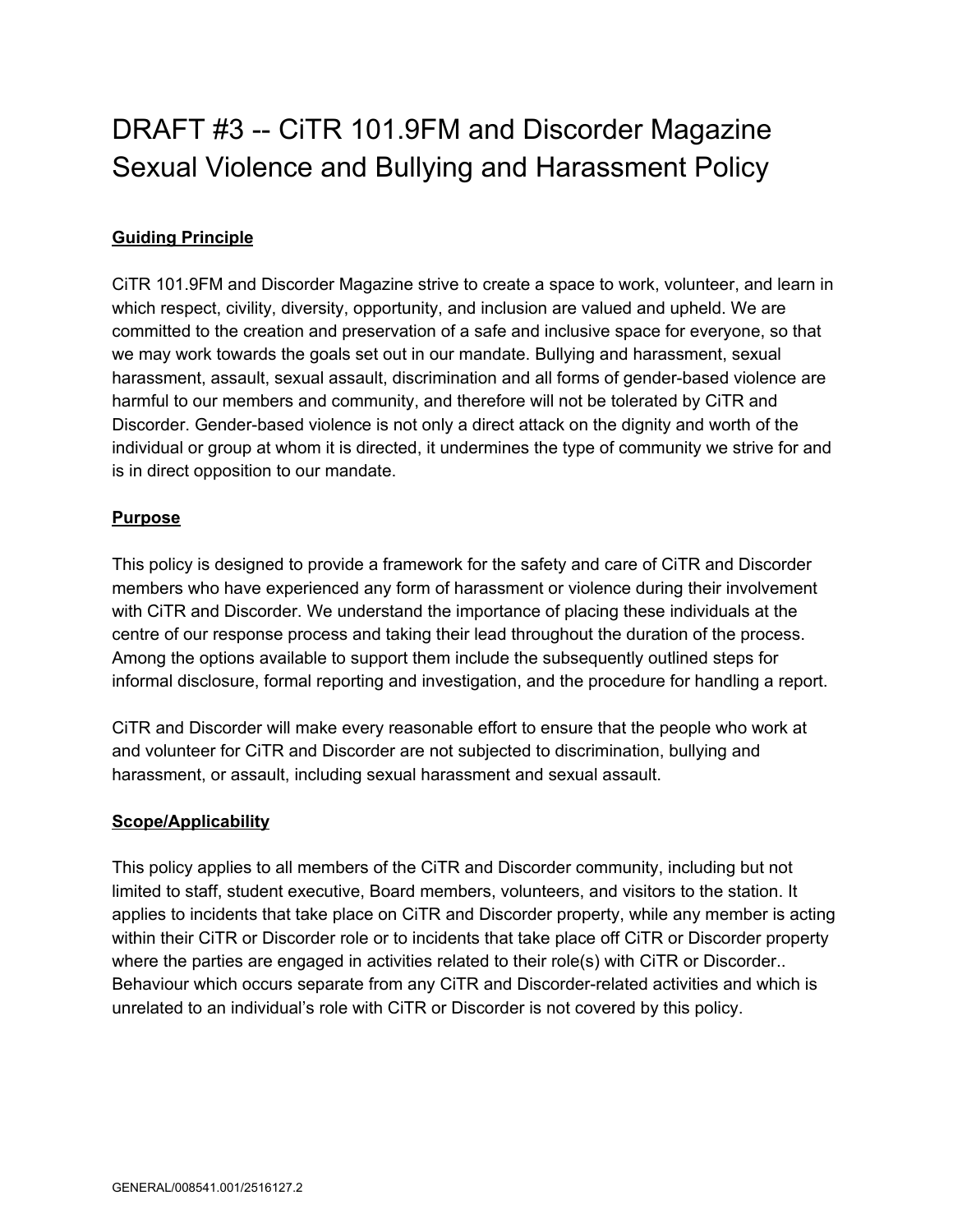#### **Definitions**

#### *Student Executive:*

Means the group of voting Members elected or appointed who are responsible for supervising the day-to-day operations and functions of the Radio Station.

#### *Station Staff:*

Means those individuals who are employed on a full-time or part-time basis.

#### *Voting Members:*

Those members who are part-time or full-time students at the Vancouver campus of the University of British Columbia.

#### *Member of the CiTR and Discorder Community:*

Includes volunteers, programmers, contributors and community members, staff, student executive, board members and visitors to CiTR and Discorder, as well as voting and non-voting members of CiTR and Discorder.

#### *Consent:*

Consent means enthusiastic and freely given 'yes' to any sexual activity. Consent must be given during all sexual activity, even if consent has been given previously. Consent may be withdrawn at any time. Coercion does not equal consent. Sexual contact without consent is sexual assault. A person may be incapable of giving consent if:

- They are forced, threatened, intimidated, or coerced;
- They are sleeping, passed out, or unconscious;
- They are impaired as a result of alcohol or drugs;
- Their body language says no;
- They have a mental disability that does not permit them to give lawful consent;
- Consent is induced by someone abusing a position of power or authority over the person;
- They imply or state 'no' based on any of the above conditions

#### *Bullying and Harassment:*

Bullying and Harassment means:

any inappropriate conduct or comment by a person towards an employee or volunteer that the person knew or reasonably ought to have known would cause that employee or volunteer to be humiliated or intimidated, or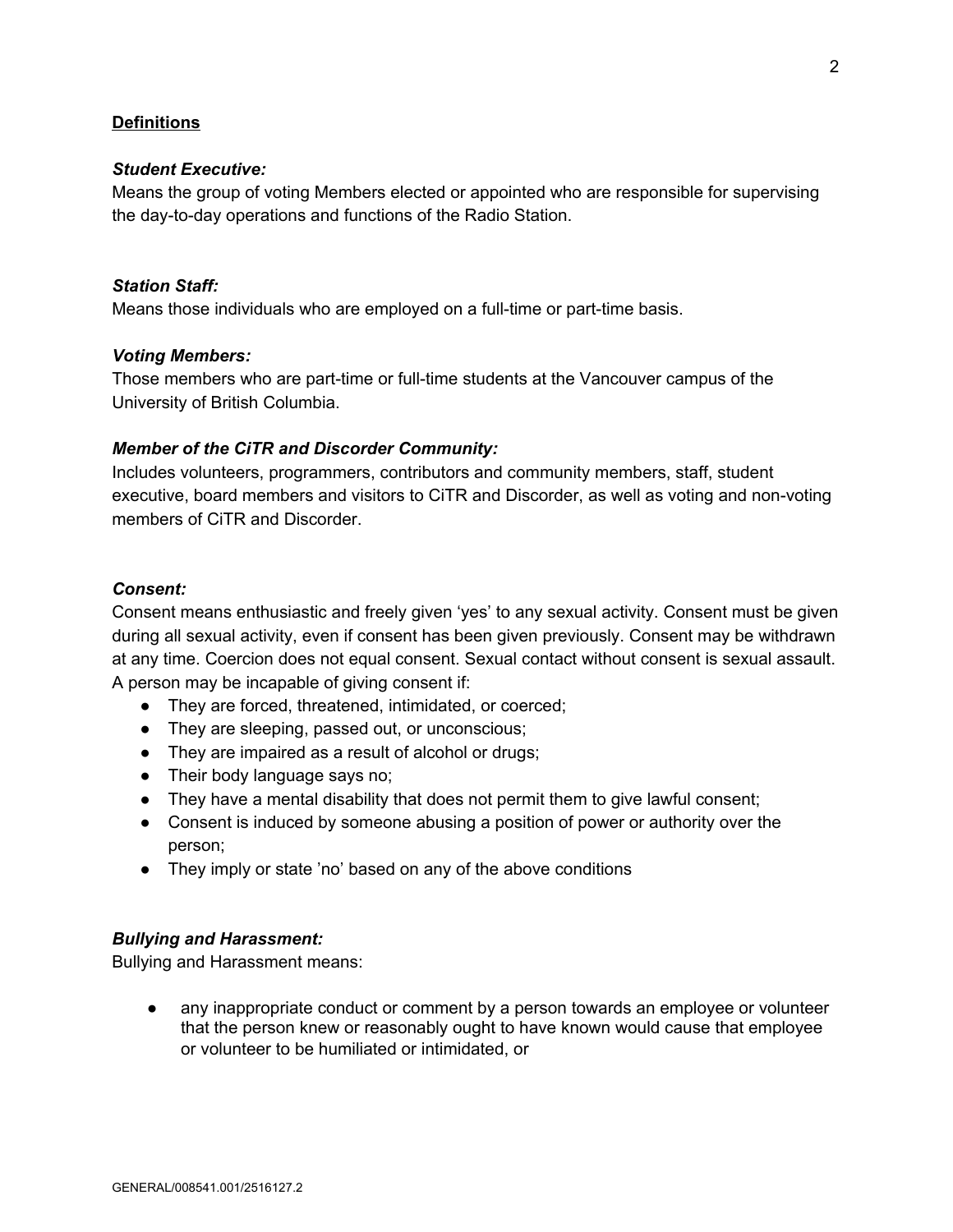any other form of unwelcome verbal or physical behaviour which by a reasonable standard would be expected to cause insecurity, discomfort, offence or humiliation to an employee or volunteer or group of employees or volunteers, and has the purpose or effect of interfering with their work performance or creating an intimidating, hostile or offensive work environment.

However, Bullying and Harassment excludes any reasonable action taken by an employer or supervisor relating to the management and direction of employees or volunteers or the place of employment.

#### *Harassment:*

Harassment means any inappropriate or unwanted behaviour by one member or visitor of CiTR and Discorder towards another member or visitor. This can take the form of hostile or unwanted conduct, verbal comments, actions, or gestures, which would affect the dignity or psychological or physical integrity of a member or visitor of CiTR and Discorder community and result in a harmful environment for such an individual.

#### *Discrimination:*

Discrimination means discrimination in employment or the provision of services based on a person's sex, race, colour, ancestry, place of origin, political belief, religion, marital status, family status, physical or mental disability, sexual orientation, gender identity or expression, age, or criminal conviction which is unrelated to the person's employment. Discrimination includes Sexual Harassment, as defined below.

#### *Sexual Harassment:*

Sexual Harassment means any inappropriate or unwanted comment or conduct of a sexual nature. This includes:

- Making unwelcome sexual advances, propositions, flirtations or unwelcome requests for or efforts to make social contact, including asking questions about sexual conduct or sexual orientation or engaging in rumours or gossip about such information;
- Making or threatening reprisals after a negative response to sexual advances
- Demands for sexual favours;
- Making comments about an individual's body, sexual experience, sexual orientation or sexual deficiencies or using sexually degrading or vulgar words to describe an individual or making derogatory sexual comments;
- Displaying or distributing sexually suggesting or gender-based objects, pictures posters, cartoons, letters or emails;
- Touching a person's body without consent, including massages or hugging;
- Leering at a person's body;
- Placing a condition of a sexual nature on employment or volunteering (including any opportunity for training or promotion), or on the provision of services;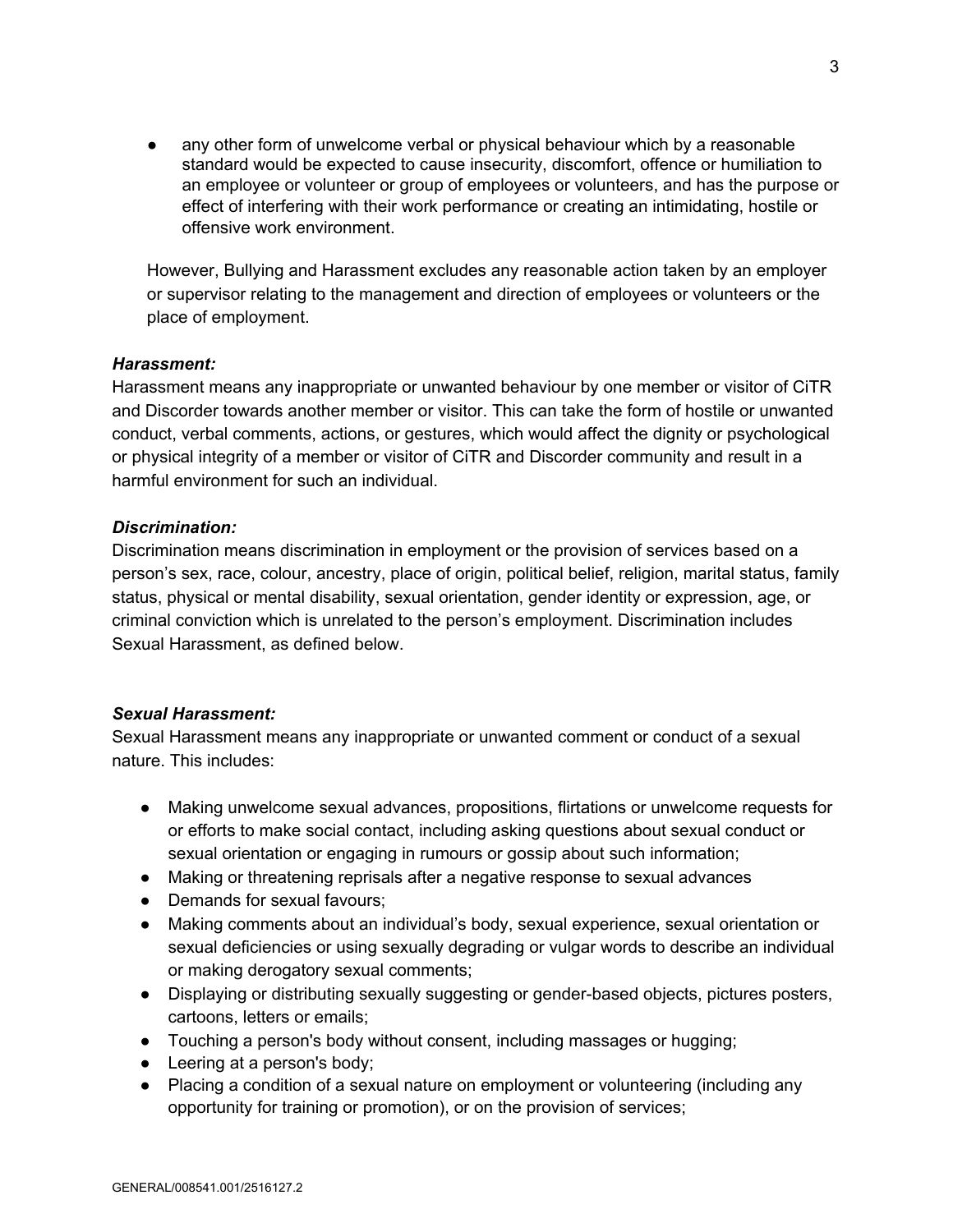- Unwelcome innuendos, remarks, or joking about a person's gender, gender identity or expression, sex (including pregnancy and breastfeeding) or sexual orientation;
- Threats of a sexual nature:
- Any other unwanted verbal or physical conduct of a sexual nature.

This list of examples is not exhaustive or exclusive, and any Harassment of a similar nature will be dealt with under this procedure.

#### *Sexual Assault:*

Sexual Assault means any unwanted act of a sexual nature, which can include unwanted kissing, touching, or sexual intercourse, or any sexual contact without freely given consent. Sexual assault can be committed by anyone.

#### *Reporting Person:*

Means a Member of the CiTR or Discorder Community who discloses or reports that another Member of the CiTR or Discorder Community violated this policy. A Reporting Person may be either a victim or target of the alleged behaviour, or they may be a person who has witnessed or observed the alleged behaviour.

#### *Responding Person:*

Means a Member of the CiTR or Discorder Community accused of violating this policy.

#### *Retaliation:*

Retaliation means engaging in conduct that may reasonably be perceived to:

- 1. Adversely affect a Reporting Person or witness' living, working or learning environment because of their engagement of this policy and its associated procedures or because of their participation in an investigation under this policy;
- 2. Prevent a person from making a report, engaging this policy and its associated procedures or from participating in an investigation under this policy.

# **Policy:**

#### **Confidentiality**

Given the sensitive nature of matters covered under this policy, when a Reporting Person discloses or reports an incident, they may request that their reportage remain confidential, to the extent possible and except where disclosure is necessary to investigate or resolve a complaint or report.

Ensuring confidentiality is a key principle in creating an environment and culture where individuals feel safe to disclose or report, and seek support and accommodation. CiTR and Discorder are committed to ensuring such an environment and culture exists, and that the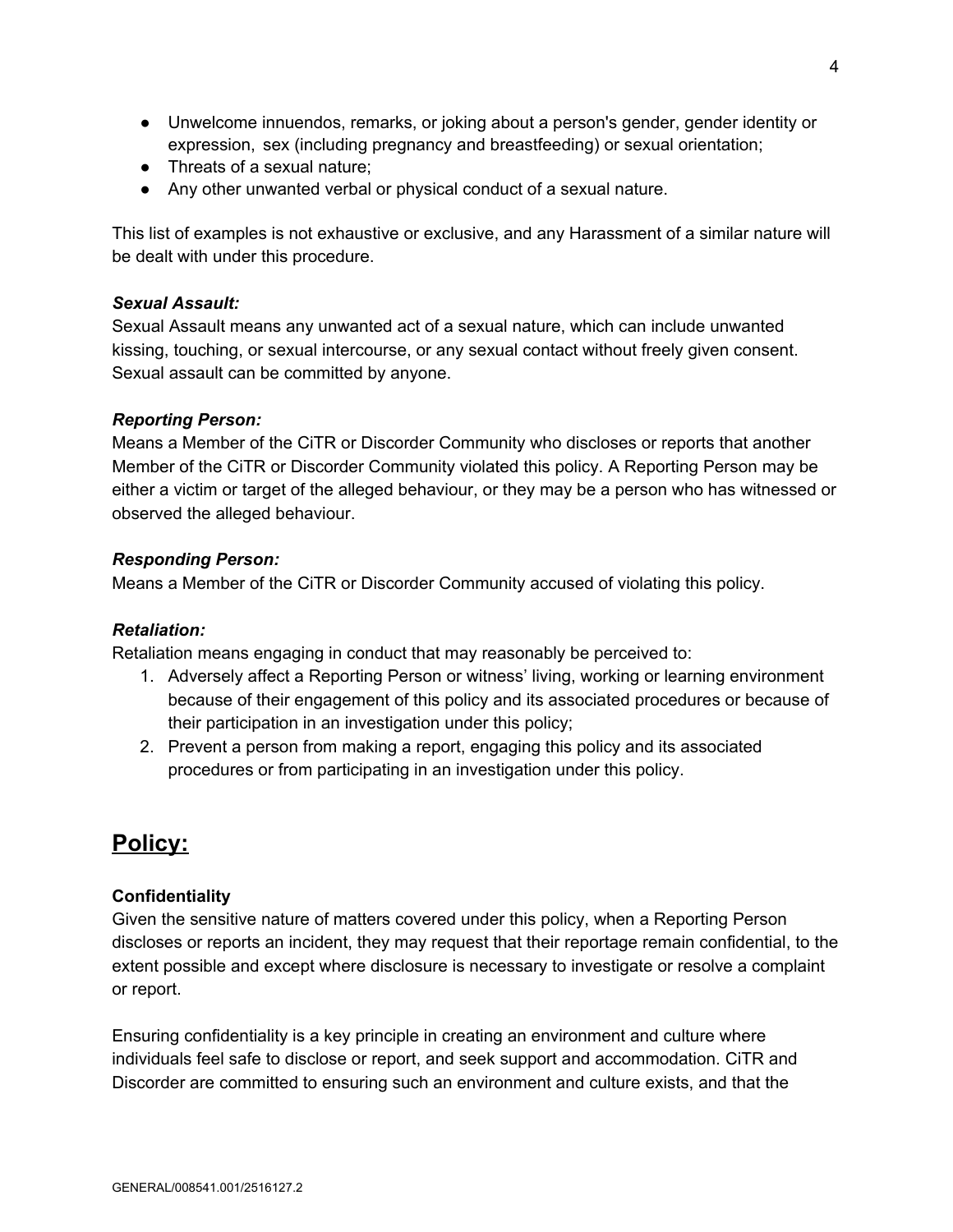Reporting Person's wishes are prioritized, and the privacy and confidentiality of a Responding Person will also be respected.

There are, however, limits to confidentiality under specific circumstances such as where:

- 1. An individual is determined to be at imminent and serious risk of harming themselves;
- 2. An individual is determined to be at imminent and serious risk of harming another;
- 3. There is considerable suspicion that a minor is involved as a victim of assault;
- 4. Records are subpoenaed by a court of law, or disclosure is otherwise required by law.

Any member of the CiTR and Discorder community who receives a disclosure or report is expected to treat it with confidentiality.

The core CiTR and Discorder staff members will be required to sign a confidentiality agreement with respect to receiving disclosures or reports of any of the behaviours covered by this policy. In the instance that a staff member who has received a disclosure or report feels it necessary to bring another staff or Board member into the conversation, they will ensure that the Reporting Person is aware of this decision, unless the circumstances 1-4 (above) apply.

# **Support**

Steps will be taken to ensure the person who has experienced any behaviours covered by this policy has their lead followed in the process after a disclosure or report is made. CiTR and Discorder are able to offer these individuals information regarding support services both internal and external to CiTR and Discorder, including accompaniments to external services if requested.

CiTR and Discorder will consider requests for accommodation from employees who have experienced any behaviours covered by this policy, including imposing appropriate and reasonable interim measures pending conclusion of an investigation or determination of final resolution.

CiTR and Discorder will not tolerate any Retaliation, directly or indirectly, against anyone who, in good faith, reports, gives evidence or otherwise participates in a process under this Policy.

# **Disclosure**

In the case of an incident(s) of Bullying and Harassment, Discrimination or Sexual Harassment or Assault, the person who has experienced these behaviours may choose to make an informal disclosure of the incident to CiTR's Station Manager or Volunteer Manager. If the individual does not feel comfortable with approaching either of these staff members, they may approach another staff member, or member of CiTR and Discorder's Board of Directors.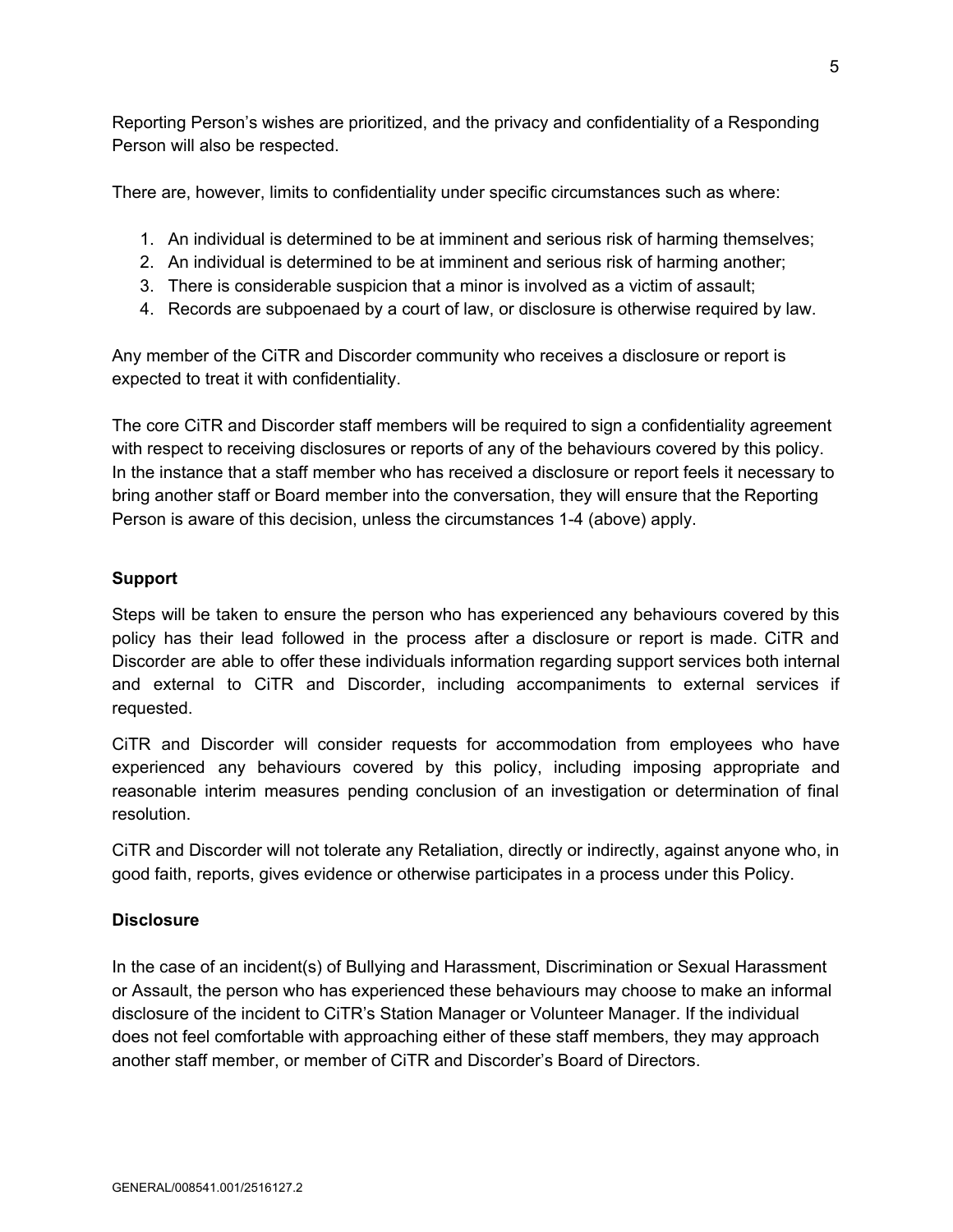In the informal disclosure process, the staff or Board of directors member who receives the disclosure will not make any written report, unless the specific circumstances #1-4 as listed in the "Confidentiality" section of this policy apply. The staff or Board of directors member will work with the disclosing individual to determine what supports they would like, and help them to access outside support if necessary.

Where an informal disclosure is made, no investigation of the complaint will be undertaken by CiTR or Discorder.

# **Reporting**

In the case of an incident(s) of Bullying and Harassment, Discrimination or Sexual Harassment or Assault, the person who has experienced these behavious who is choosing to make a formal report (the "Reporting Person") should approach the Station Manager or Volunteer Manager. If the Reporting Person does not feel comfortable with approaching either of these staff members, they may approach another staff member, or member of CiTR and Discorder's Board of Directors.

It is the duty of the person receiving the formal report to ensure that the Reporting Person is aware of the outcomes that may result from a formal report, including an investigation into their complaint or report.

In the formal reporting process, the staff or Board of directors member who receives the formal report will make a written report of the incident(s). The initial report and any subsequent reports will be stored in a locked cabinet in the Station Manager's office, unless the circumstances of the report necessitate storage outside the CiTR and Discorder office. In this instance, the staff or Board of directors member who received the report(s) will determine the most secure place for them, with the approval of the Reporting Person.

If both parties involved are students of the University of British Columbia, the Reporting Person may choose to pursue the University of British Columbia's non-academic misconduct process, in which case the Reporting Person has access to the UBC Ombudsperson. The Reporting Person also has access to the Alma Mater Society Ombudsperson.

The Reporting Person also has the option of filing a complaint or report with a third party, including law enforcement, if the behaviours complained of are of a criminal nature.

#### **Investigation**

Where a formal report is made by a Reporting Person, it will be investigated by CiTR and Discorder, following the process set out below. All reports/complaints will be taken seriously, and will be dealt with fairly and promptly.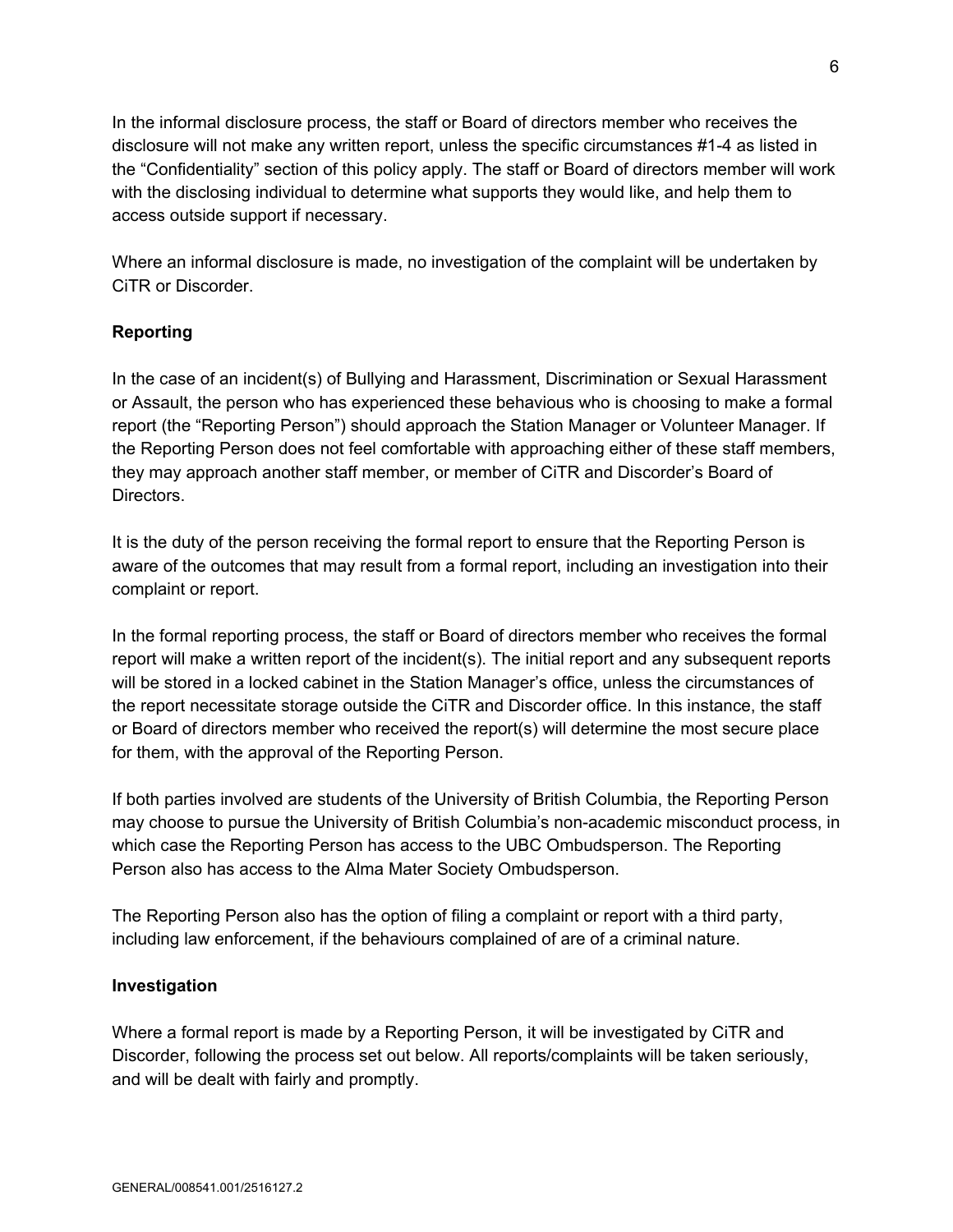If the subject matter of a formal complaint or report fits within the definitions of Bullying and Harassment, Harassment, Discrimination, Sexual Harassment or Sexual Assault, it will be investigated. The investigation will be approached in an unbiased manner. An investigator will be appointed by the Board of Directors, and that investigator may be internal or external to CiTR and Discorder, depending on the circumstances of the complaint or report.

Both the Reporting Person and the Responding Person are entitled to a fair hearing. Both will be interviewed, as well as any other witnesses. The Responding Person will be given the details of the complaint or report, and will be provided with a reasonable opportunity to respond.

All investigation proceedings will be documented and upon completion of the investigation, the assigned investigator will file a confidential report of findings with recommendations. Both parties will be notified of the result of the investigation.

# **Resolution**

If the complaint is found to be substantiated and the Responding Person is a member of the CiTR and Discorder community, CiTR and Discorder will refer to its Disciplinary Policy when deciding on remedial or corrective action. Disciplinary action may include action up to and including termination of the employment or volunteer relationship. The recommendation will be brought forth to CiTR and Discorder's Board of Directors for consultation and approval. Following this, CiTR and Discorder may do one or more of the following in addition to those processes outlined in the Disciplinary Policy:

- Request the Responding Person attend counselling or workshops before continuing to participate in the organization;
- Ban the Responding Person from CiTR and Discorder on the conditions set out under gross misconduct in the CiTR and Discorder Disciplinary Policy;
- Review and/or modify this policy and procedures.

CiTR and Discorder will work to the best of their ability to deal with disclosures and reports in a timely manner, and ensure that the safety of the disclosing or Reporting Person is the first priority throughout the duration of both the informal or formal process.

Complaints of Sexual Harassment and Assault, Bullying and Harassment or Discrimination are serious matters. Individuals who are found to have made false or malicious complaints may be subject to disciplinary action, up to and including dismissal.

#### **Training**

All CiTR and Discorder staff members and Student Executive will be required to complete an annual training session on the topics of creating safer spaces and the impacts of sexual